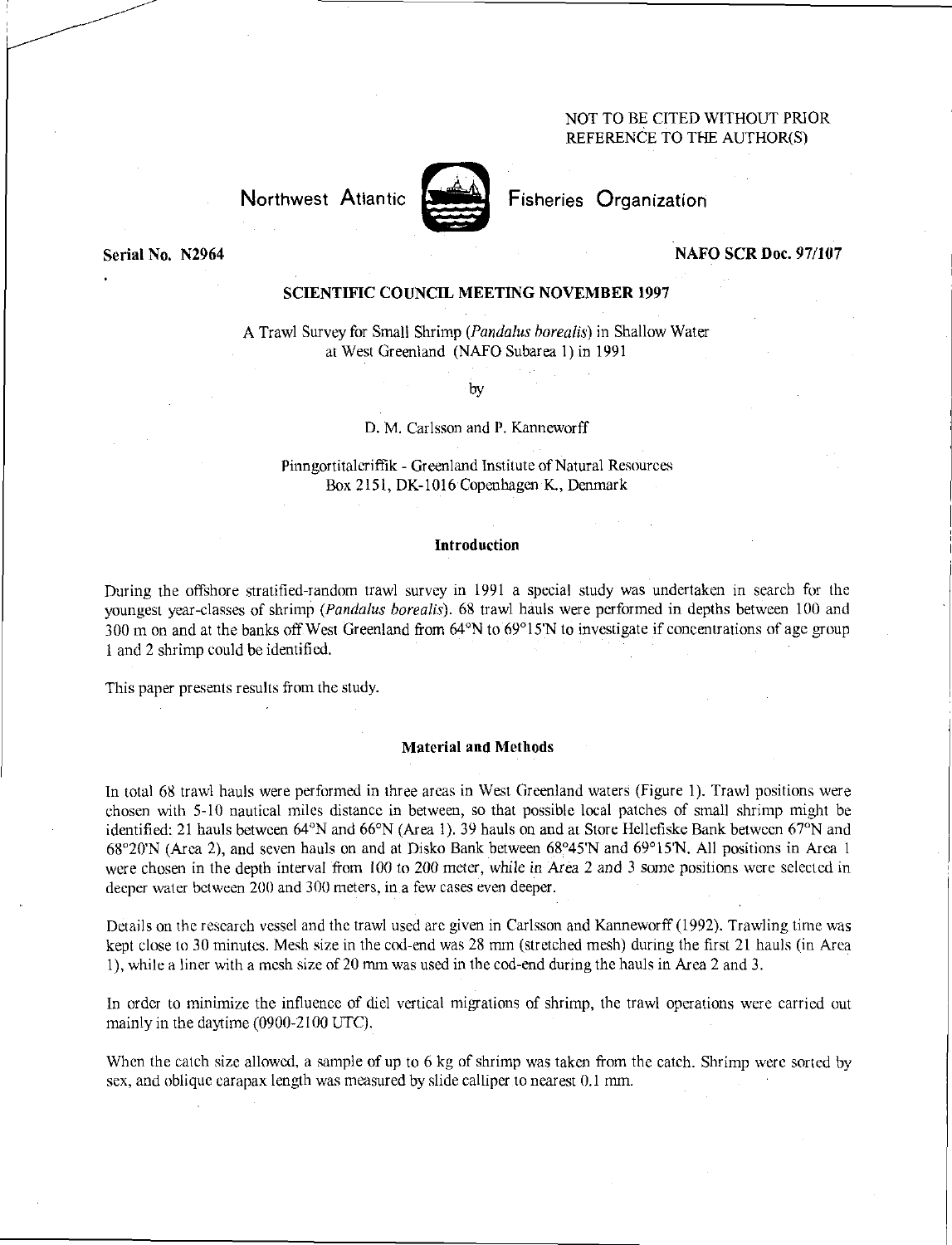# Results and Discussion

Table 1 show trawl positions, duration and depth of each haul, together with total catches of shrimp, separated in catch of *Pandalus, borealis, P. montagui* and other species.

Catches of shrimp were small, the highest catch being 6.8 kg in 30 minutes. Small amounts of *Pandalus montagui*  were caught especially in shallow water in Area 1, where this species was present in almost all samples. It was also present in five samples from Area 2 from depth below 200 meters, but absent in Area 3. The relatively largest catches of *Pandalus borealis* were found in depths greater than 200 meters in Area 2. Largest catches (by weight) of other species were found in the Disko Bank area (Area 3) and consisted mainly of *Argis* 

Length distributions of *Pandalus borealis* were examined for the occurrence of small shrimp. No shrimp of age group 1 (8-9 mm CL according to the age-at-length interpretation by Savard et al (1994)) were found, and only a very limited number of shrimp of age group 2 (at 12-13 mm CL) were present in the samples. Length distributions in samples from the relatively larger catches of *Pandalus borealis* (Figures 2-9) show the dominance of a male group at 17-18 mm CL (interpreted as age 4) in five samples from 190-270 meters depth in Area 2 (Figures 3, 4, 6, 8, and 9). Two samples from 210-325 meters depth in the same area also show a group at 20-21 mm CL (Age 5, Figures 5 and 7). One sample from Area 1 in 132-147 meters depth (Figure 2) show the occurrence of the same size groups. Larger males and females are scarce in all samples.

A mesh size of 20 mm should have a 50% retention length of about 13 mm CL (K. Lehmann, personal information). In the offshore and inshore trawl surveys, where a 20 mm mesh has been used since 1993, shrimp of age 1 and 2 occur in the catches occasionally, but in general in connection with catches of larger shrimp (e.g. Carlsson and Kanneworff, 1997). The small catches during the present survey may result in a change in selectivity with less retention of the small shrimp sizes.

The result of this survey is thus negative in the sense, that concentrations of younger age groups of *Pandalus borealis* were not found in the area surveyed.

#### References

Carlsson, D.M. and P. Kanneworff, 1992. Report on a stratified-random trawl survey for shrimp *(Pandalus borealis)* in NAFO Subareas 0+1 in July-September 1991, and a comparison with earlier surveys. NAFO SCR Doc. 92/67. Serial No. N2122

Carlsson, D.M. and P. Kanneworff, 1997. Stratified-random trawl survey for shrimp *(Pandalus borealis)* in Disko Bay and Vaigat, inshore west Greenland 1997. NAFO SCR Doc. 97/99, Serial No. NN2956.

Savard, L., D.G. Parsons, and D.M. Carlsson, 1994. Estimation of age and growth of northern shrimp *(Pandalus borealis)* in Davis Strait (NAFO Subareas 0+1) using cluster analysis and modal analysis. J Northw. Atl. Fish. Sci., Vol. 16:64-74.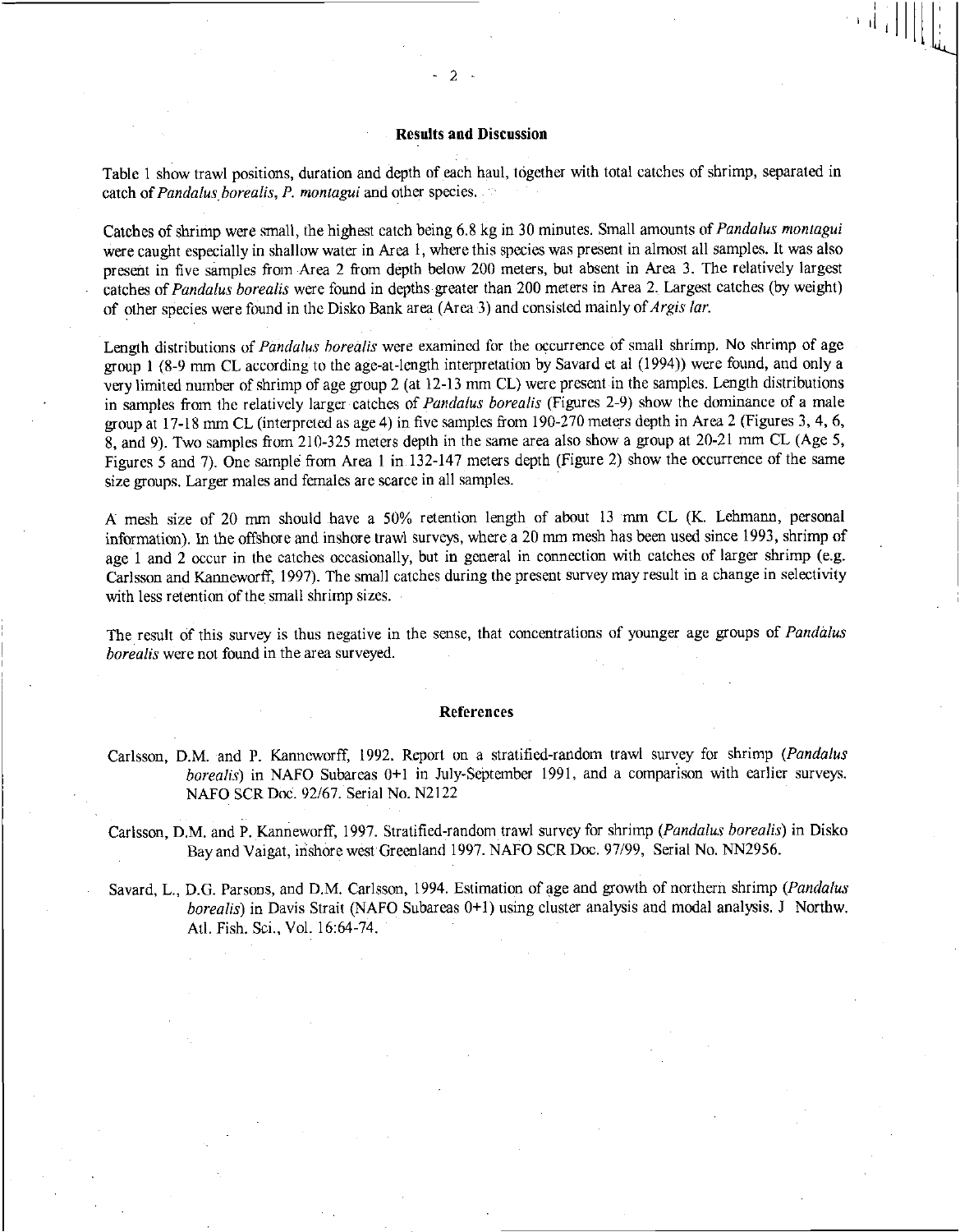|--|--|

| St.             | T-pos. | Date | Mean position | Start,    | Tow. | Depth           |                  | Catch of shrimp, kg |       |        |         |       |
|-----------------|--------|------|---------------|-----------|------|-----------------|------------------|---------------------|-------|--------|---------|-------|
| No.             | No.    | mmdd |               |           | UTC  | min.            | interval         |                     | Total | P.bor. | P.mont. | Other |
| ı               | 201    | 0831 | 65°58.3N      | 54°57.3'W | 0924 | 31              | 114              | 118                 | 0.038 | 0.022  | 0.016   | 0.000 |
|                 | 202    | 0831 | 65°50.7'N     | 54°45.1'W | 1139 | 30              | 123              | 124                 | 0.060 | 0.010  | 0.016   | 0.034 |
|                 | 203    | 0831 | 65°44.6N      | 54°41.5'W | 1308 | 31              | 138              | 145                 | 0,270 | 0.010  | 0.230   | 0.030 |
| 3               |        |      |               |           |      |                 |                  |                     |       |        |         | 0,006 |
| 4               | 204    | 0831 | 65°37.3N      | 54°29.2'W | 1529 | $\overline{31}$ | 122              | 145                 | 0.080 | 0.000  | 0.074   |       |
| 5               | 205    | 0831 | 65°28.1N      | 54°24.1'W | 1801 | 31              | 111              | 126                 | 0.007 | 0.000  | 0.007   | 0.000 |
| 6               | 206    | 0831 | 65°22.2'N     | 54°25.3'W | 1939 | 23              | 94               | 104                 | 0.020 | 0.000  | 0.000   | 0.020 |
| 7               | 207    | 0831 | 65°14.8N      | 54°26.7'W | 2100 | 33              | 112              | 122                 | 0.280 | 0.000  | 0.110   | 0.170 |
| 8               | 214    | 0901 | 65°06.5N      | 54°30.7'W | 0902 | 31              | 146              | 150                 | 0.040 | 0.000  | 0.020   | 0.020 |
| $\overline{9}$  | 213    | 0901 | 64°58.9'N     | 54°16.5'W | 1045 | 33              | 130              | 137                 | 0.280 | 0.000  | 0.045   | 0.235 |
| Ï0              | 212    | 0901 | 64°51.3'N     | 54°14.4'W | 1220 | 30              | 145              | 155                 | 0.160 | 0.000  | 0.080   | 0.080 |
| п               | 211    | 0901 | 64°43.8'N     | 54°16.5'W | 1354 | 30              | 140              | 168                 | 0.170 | 0.000  | 0.100   | 0.070 |
| 12              | 210    | 0901 | 64°36.2'N     | 54°09.3'W | 1532 | 30              | 153              | 160                 | 0.010 | 0.000  | 0.004   | 0.007 |
| $\overline{13}$ | 209    | 0901 | 64°28.3'N     | 53°56.5°W | 1738 | 33              | 135              | 138                 | 0.011 | 0.000  | 0.000   | 0.011 |
|                 |        |      | 64°21.4N      |           |      |                 |                  |                     |       |        |         | 0.047 |
| $\overline{14}$ | 208    | 0901 |               | 54°00.2'W | 1920 | 32              | 172              | 184                 | 0.050 | 0.000  | 0.003   |       |
| 17              | 215    | 0902 | 65°16.3'N     | 54°47.2'W | 0859 | 33              | 132              | 147                 | 4.306 | 4.260  | 0.030   | 0.016 |
| $\overline{18}$ | 216    | 0902 | 65°23.3°N     | 54°49.8'W | 1032 | 30              | 110              | 115                 | 0.250 | 0.020  | 0.100   | 0.130 |
| $\overline{19}$ | 217    | 0902 | 65°31.1'N     | 54°59.7'W | 1213 | 34              | 139              | 150                 | 0.050 | 0.000  | 0.020   | 0.030 |
| 20              | 218    | 0902 | 65°38.6'N     | 55°09.3'W | 1357 | 32              | 150              | 178                 | 0.280 | 0.005  | 0.215   | 0.060 |
| $\overline{21}$ | 219    | 0902 | 65°46.1N      | 55°22.3'W | 1540 | 31              | $\overline{152}$ | 159                 | 0.050 | 0.024  | 0.016   | 0.010 |
| 22              | 220    | 0902 | 65°54.2'N     | 55°17.2'W | 1727 | 31              | 132              | 142                 | 0.040 | 0.005  | 0.005   | 0.030 |
| 23              | 221    | 0902 | 65°54.2'N     | 55°41.2'W | 1910 | 30              | 154              | 158                 | 0.640 | 0.640  | 0,000   | 0.000 |
|                 |        |      |               |           |      |                 |                  |                     |       |        |         |       |
| $\overline{25}$ | 305    | 0903 | 67°10.3'N     | 55°51.6'W | 0910 | 32              | 93               | 10 <sub>3</sub>     | 0.360 | 0.310  | 0.000   | 0.050 |
| 26              | 302    | 0903 | 67°19.8'N     | 55°51.2'W | 1053 | 32              | 98               | 120                 | 0.120 | 0.080  | 0.000   | 0.040 |
| 27              | 304    | 0903 | 67°28.7'N     | 55°40.4'W | 1239 | 30              | 94               | 100                 | 0.043 | 0.021  | 0.000   | 0.022 |
| 28              | 315    | 0903 | 67°23.1N      | 56°04.9'W | 1438 | 30              | 116              | 119                 | 0.029 | 0.000  | 0.000   | 0.029 |
| 29              | 330    | 0903 | 67°23.2N      | 56°20.3'W | 1616 | 31              | 140              | 144                 | 0.000 | 0.000  | 0.000   | 0.000 |
| 30              | 339    | 0903 | 67°24.1N      | 56°46.0'W | 1803 | 30              | 198              | 203                 | 0.130 | 0.130  | 0.000   | 0.000 |
| 31              | 340    | 0903 | 67°19.4'N     | 56°59.6'W | 1942 | 29              | 228              | 230                 | 0.020 | 0.020  | 0.000   | 0.000 |
| 33              | 338    | 0904 | 67°13.9N      | 56°44.5'W | 0912 | 32              | 246              | 263                 | 6.770 | 6.770  | 0.000   | 0.000 |
| 34              | 337    | 0904 | 67°16.2'N     | 56°32.2'W | 1053 | 30              | 188              | 197                 | 0.560 | 0.560  | 0.000   | 0.000 |
| 35              | 331    | 0904 |               | 56°16.7'W |      | 33              | 120              |                     |       | 0.020  | 0.000   | 0.010 |
|                 |        |      | 67°19.2'N     |           | 1220 |                 |                  | 140                 | 0.030 |        |         |       |
| 36              | 316    | 0904 | 67°17.2N      | 56°05.4'W | 1342 | 33              | 114              | 124                 | 0.020 | 0.000  | 0.000   | 0.020 |
| 37              | 317    | 0904 | 67°09.3'N     | 56°09.2'W | 1521 | 30              | 107              | 135                 | 0.010 | 0.000  | 0.000   | 0.010 |
| 38              | 332    | 0904 | 67°09.6N      | 56°25.3W  | 1644 | 31              | 150              | 191                 | 0.010 | 0.000  | 0,000   | 0.010 |
| 39              | 336    | 0904 | 67°06.8'N     | 56°30.9'W | 1748 | 31              | 210              | 250                 | 4.400 | 4.400  | 0.000   | 0.000 |
| 41              | 341    | 0905 | 67°30.0N      | 56°57.5°W | 0920 | $\overline{31}$ | 202              | 217                 | 1.730 | 1.720  | 0.000   | 0.010 |
| 42              | 342    | 0905 | 67°30.4'N     | 56°40.9'W | 1137 | 36              | 182              | 198                 | 0.090 | 0.070  | 0.000   | 0.020 |
| 43              | 329    | 0905 | 67°32.0'N     | 56°16.4'W | 1337 | 30              | 134              | 136                 | 0.040 | 0.014  | 0.006   | 0.020 |
| 44              | 314    | 0905 |               |           | 1504 | 31              | 122              | 180                 |       | 0.020  |         |       |
|                 |        |      | 67°32.0'N     | 56°00.2'W |      |                 |                  |                     | 0.640 |        | 0.280   | 0.340 |
| 45              | 310    | 0905 | 67°37.1N      | 55°56.6'W | 1627 | $\overline{32}$ | 105              | 109                 | 0.053 | 0.014  | 0.004   | 0.035 |
| 46              | 313    | 0905 | 67°40.4'N     | 56°07.7'W | 1752 | 30              | 124              | 137                 | 0.020 | 0.013  | 0.000   | 0.007 |
| 47              | 328    | 0905 | 67°39.3N      | 56°20.8'W | 1902 | 30              | 13!              | 145                 | 0.000 | 0.000  | 0.000   | 0.000 |
| 48              | 343    | 0906 | 67°36.3'N     | 56°33.9'W | 1651 | $\overline{32}$ | 180              | 193                 | 0.000 | 0.000  | 0.000   | 0.000 |
| 49              | 3441   | 0905 | 67°36.4'NJ    | 56°56.4W  | 1905 | 30              | 207              | 216                 | 0.020 | 0.012  | 0.000   | 0.008 |
| 50              | 345    | 0906 | 67°44.2'N     | 56°57.9'W | 2044 | $3\overline{2}$ | 220              | 228                 | 0.031 | 0.031  | 0.000   | 0.000 |
| 51              | 346    | 0907 | 67°45.4'N     | 56°36.5'W | 0906 | 31              | 189              | 196                 | 0.073 | 0.030  | 0.027   | 0.016 |
| 52              | 327    |      | 67°47.3N      | 56°16.6'W |      | 33              |                  |                     |       |        |         |       |
|                 |        | 0907 |               |           | 1040 |                 | 146              | 158                 | 0.019 | 0.000  | 0.007   | 0.012 |
| 53              | 312    | 0907 | 67°48.1N      | 56°02.1'W | 1204 | 30              | 116              | 121                 | 0.000 | 0.000  | 0.000   | 0.000 |
| 54              | 347    | 0907 | 67°50.4'N     | 55°51.0'W | 1320 | 31              | 108              | 110                 | 0.180 | 0.006  | 0.000   | 0.174 |
| 55              | 351    | 0907 | 67°56.3'N     | 55°46.4'W | 1427 | 31              | 102              | 112                 | 0.540 | 0.000  | 0.000   | 0.540 |
| 56              | 354    | 0907 | 68°01.5N      | 55°57.8'W | 1607 | 32              | 118              | 124                 | 0.270 | 0.000  | 0.000   | 0.270 |
| 57              | 355    | 0907 | 68°05.9'N     | 55°36.4'W | 1752 | 39              | 100              | Ш                   | 0.659 | 0.005  | 0.000   | 0.654 |
| 58              | 359    | 0907 | 68°14.5N      | 55°40.3'W | 1928 | 32              | 240              | 326                 | 3.490 | 3.390  | 0.000   | 0.100 |
| 60              | 358    | 0908 | 68°10.9'N     | 56°04.5'W | 0913 | 32              | 178              | 198                 | 0.250 | 0.250  | 0.000   | 0.000 |
| 61              | 357    | 0908 | 68°07.4N      | 56°17.0'W | 1046 | 36              | 158              | 178                 | 0.030 | 0.030  | 0.000   | 0.000 |
| 62              | 353    | 0908 | 67°59.3'N     | 56°26.2'W | 1234 | $\overline{35}$ | 155              | 162                 | 0.039 | 0.013  | 0.000   | 0.026 |
|                 |        |      |               |           |      |                 |                  |                     |       |        |         |       |
| 63              | 350    | 0908 | 67°54.6N      | 56°19.0'W | 1405 | 32              | 156              | 161                 | 0.020 | 0.000  | 0.000   | 0.020 |
| 64              | 349    | 0908 | 67°53.3'N     | 56°48.8'W | 1608 | 30              | 174              | 194                 | 0.000 | 0.000  | 0.000   | 0.000 |
| 65              | 348    | 0908 | 67°56.0'N     | 56°58.2'W | 1739 | 30              | 263              | 271                 | 1.900 | 1.900  | 0.000   | 0.000 |
| 66              | 352    | 0908 | 68°04.7°N     | 56°45.0'W | 1937 | 31              | 217              | 220                 | 0.200 | 0.190  | 0.000   | 0.010 |
| 67              | 356    | 0908 | 68°10.6'N     | 56°26.2'W | 2117 | 34              | 234              | 240                 | 1.080 | 1.080  | 0.000   | 0.000 |
| $\overline{77}$ | 401    | 0912 | 68°49.2'N     | 55°08.8°W | 0939 | 32              | 247              | 258                 | 0.110 | 0.110  | 0.000   | 0.000 |
| 78              | 404    | 0912 | 68°56.7N      | 54°56.4'W | 1141 | 32              | 214              | 238                 | 0.260 | 0.110  | 0.000   | 0.150 |
| 79              | 403    | 0912 | 68°56.4N      | 55°11.4'W | 1305 | 35              | 207              | 220                 | 0.040 | 0.025  | 0.000   | 0.015 |
| 80              | 402    | 0912 | 68°57.2N      | 55°29.1'W | 1443 | 31              | 158              | 165                 | 1.000 | 0.000  | 0,000   | 1.000 |
|                 |        |      |               |           |      |                 |                  |                     |       |        |         |       |
| 81              | 405    | 0912 | 69°03.1N      | 55°11.7'W | 1628 | 42              | 173              | 178                 | 3.800 | 0.006  | 0.000   | 3.794 |
| 82              | 406    | 0912 | 69°01.1°N     | 54°50.9'W | 1837 | 31              | 196              | 230                 | 0.400 | 0.000  | 0.000   | 0.400 |
| $\overline{83}$ | 407    | 0912 | 69°09.0N      | 54°49.5'W | 2030 | 30 <sup>1</sup> | 92               | 103                 | 4.530 | 0.005  | 0.000   | 4.525 |

Table 1. List of trawl positions with information on depth and catch of shrimp.

 $\frac{1}{2}$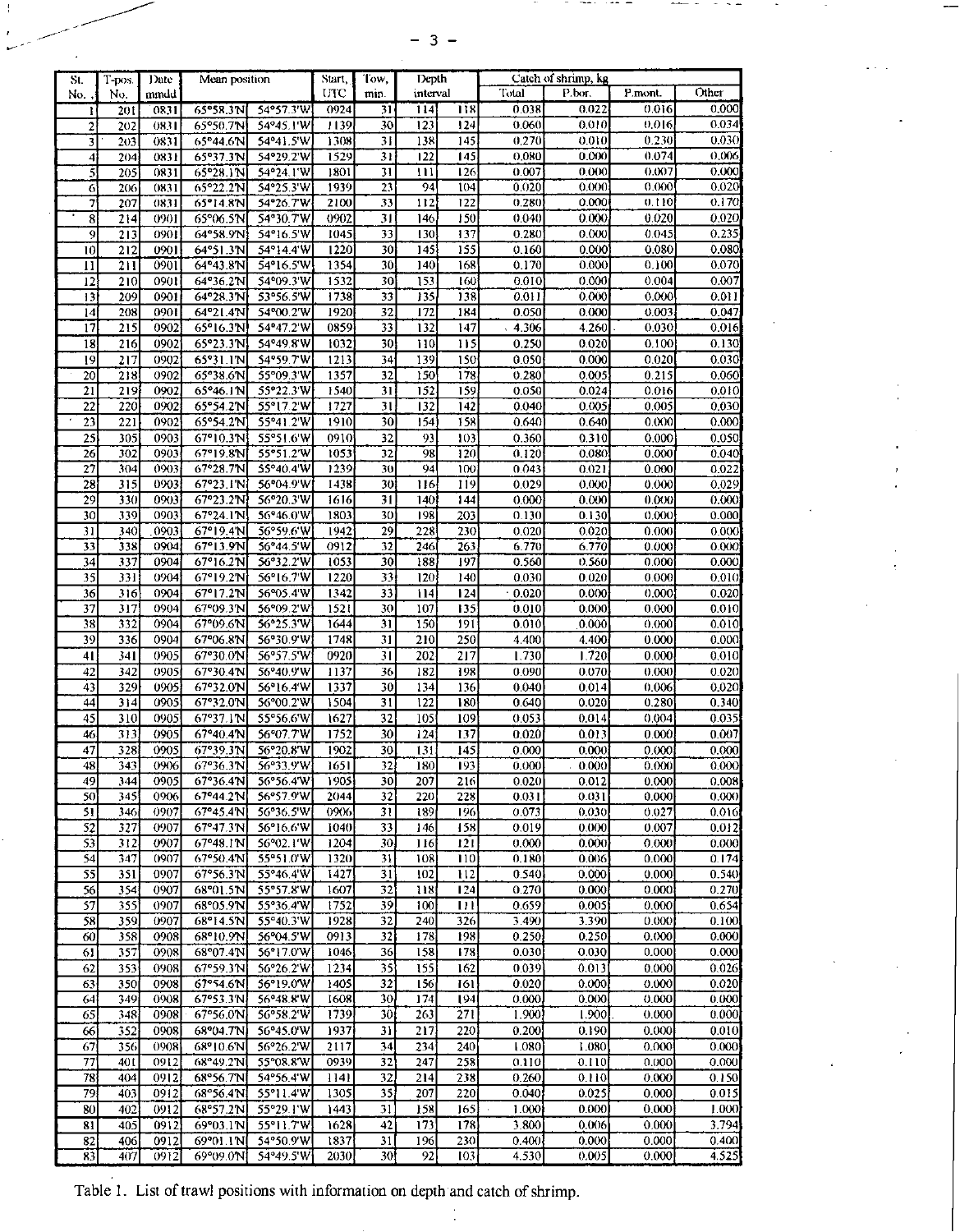

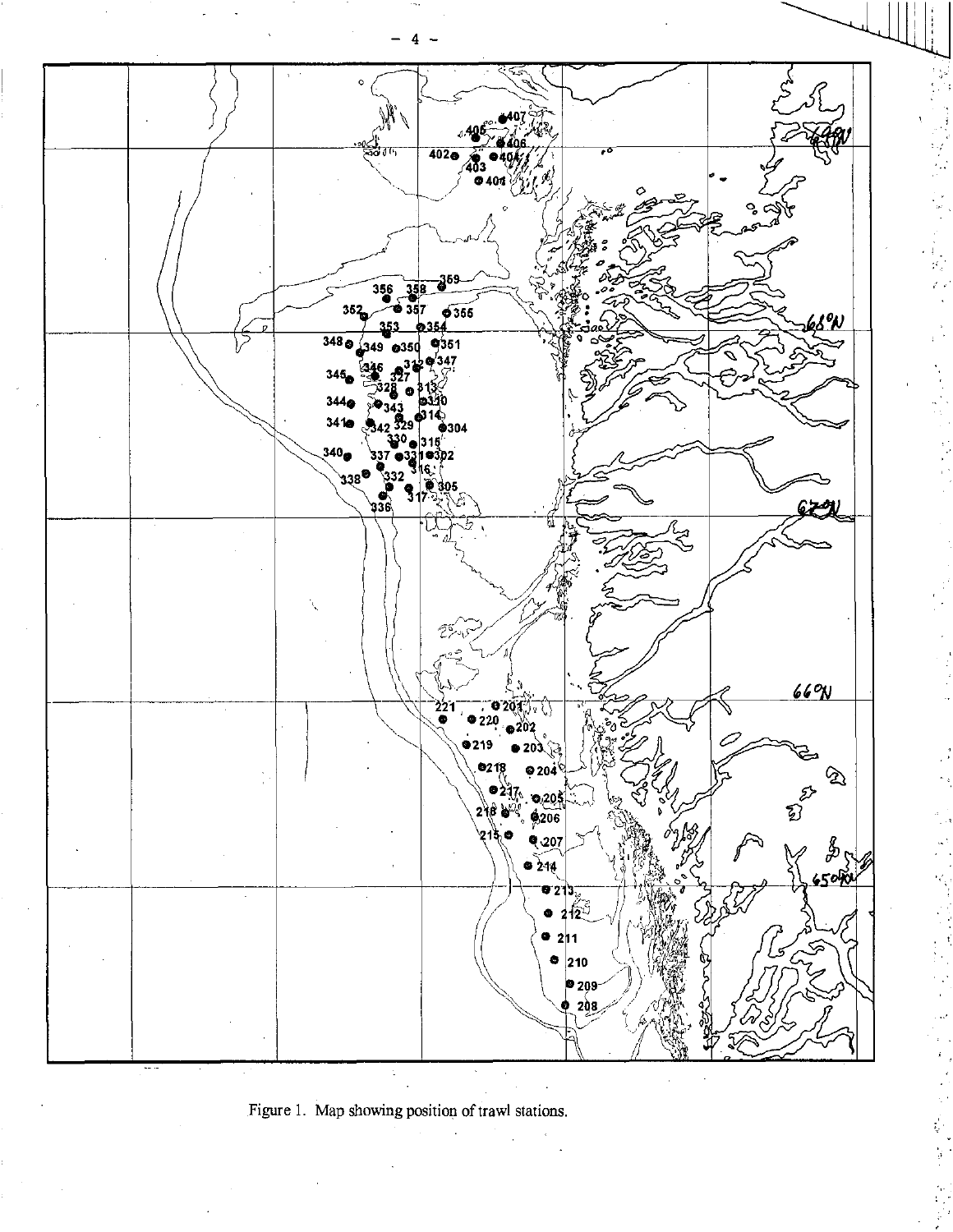





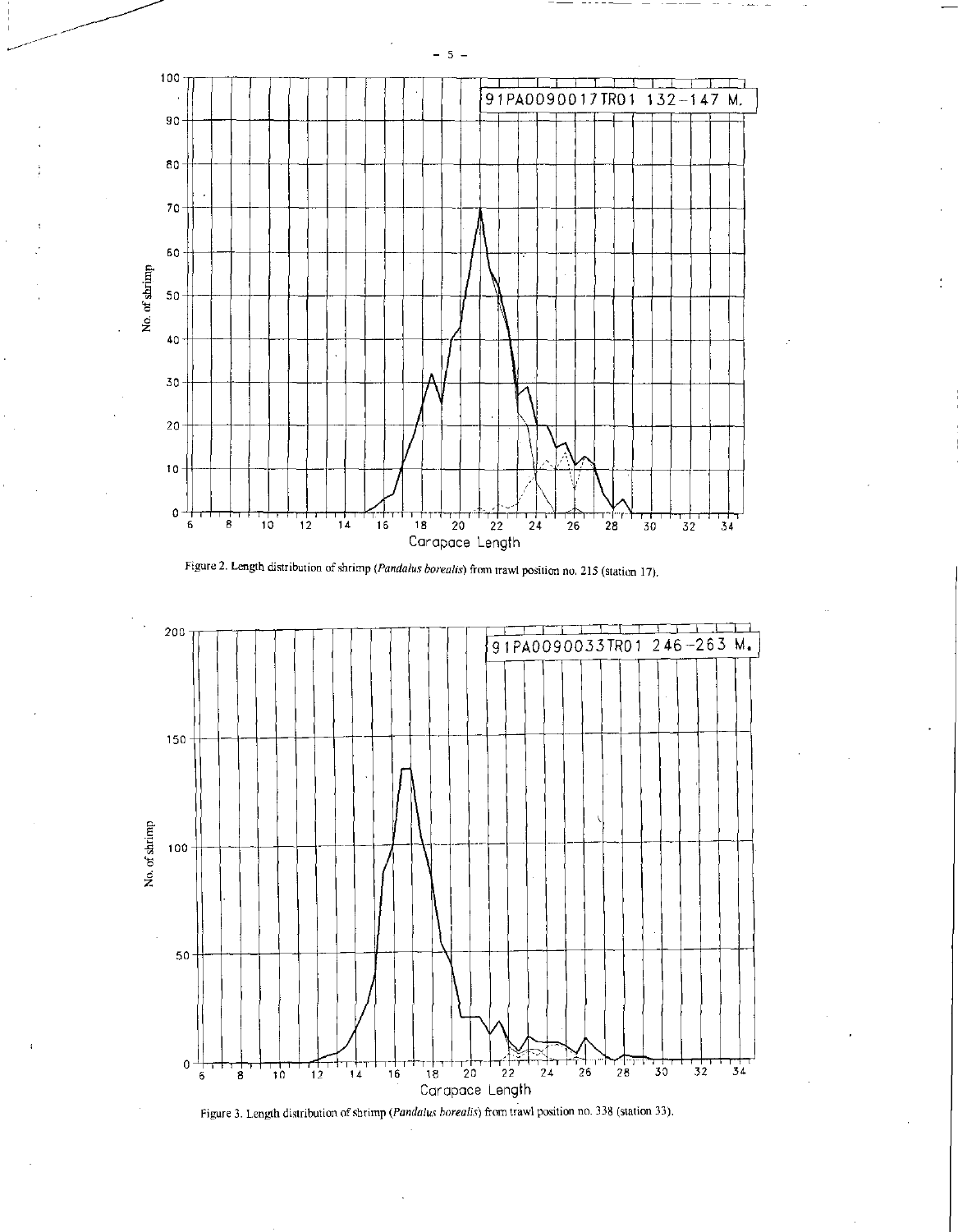





Figure 5. Length distribution of shrimp *(Pandalus borealis)* from trawl position no. 336 (station 39),

6

 $\ddot{\phantom{a}}$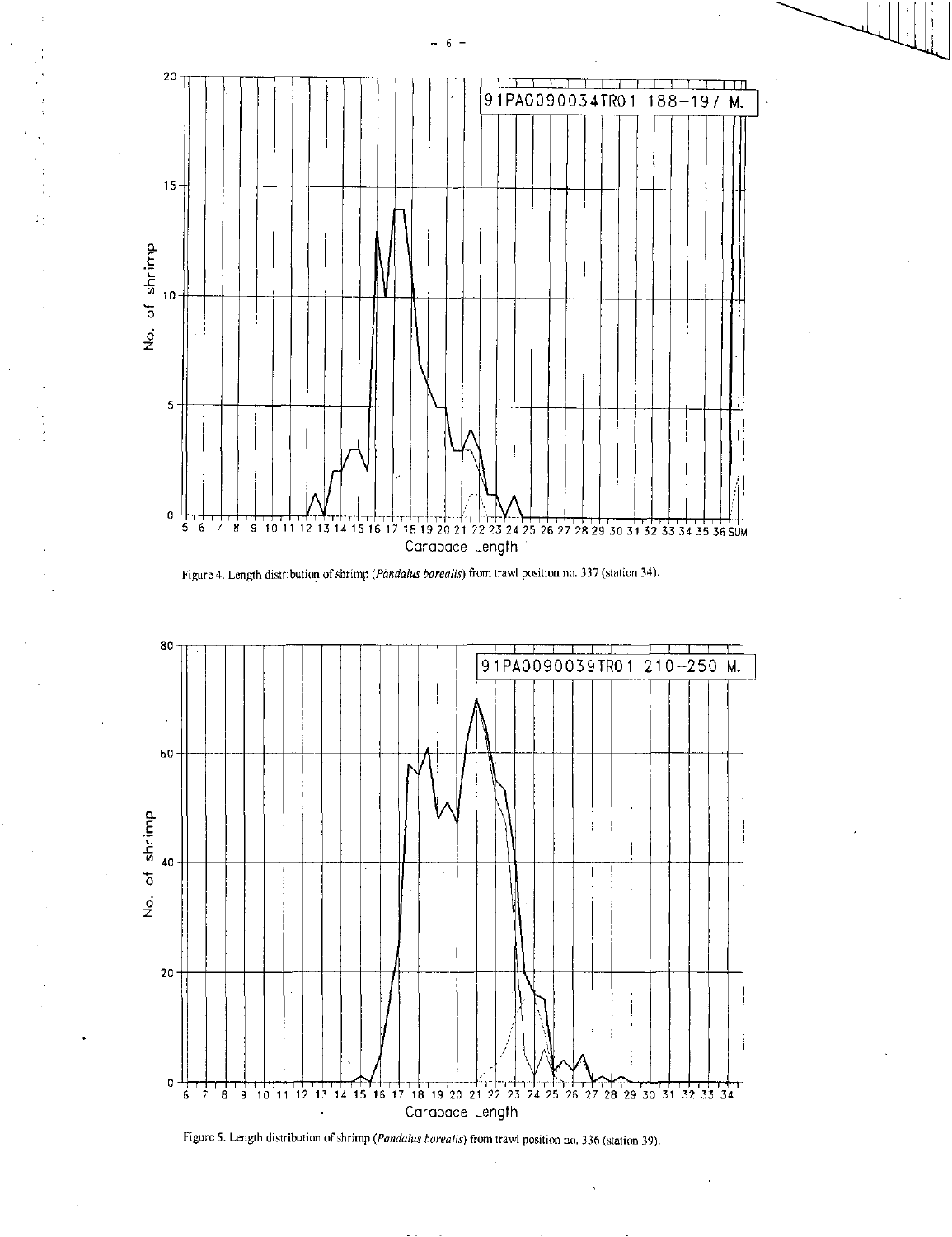



7